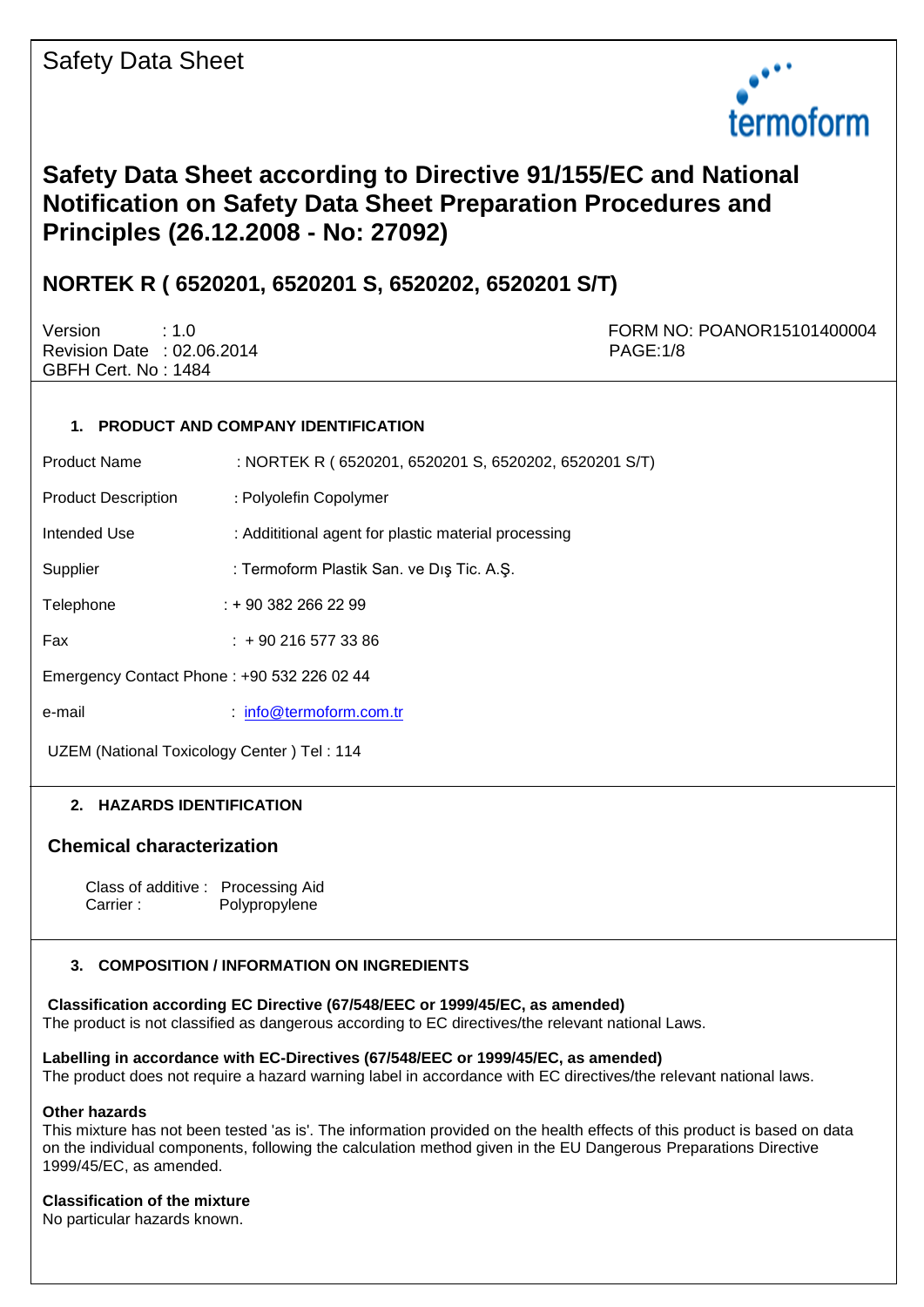

# **Safety Data Sheet according to Directive 91/155/EC and National Notification on Safety Data Sheet Preparation Procedures and Principles (26.12.2008 - No: 27092)**

## **NORTEK R ( 6520201, 6520201 S, 6520202, 6520201 S/T)**

Revision Date : 02.06.2014 PAGE:2/8 GBFH Cert. No : 1484

Version : 1.0 FORM NO: POANOR15101400004

## **4. FIRST AID MEASURES**

## **General Information**

No special measures necessary.

#### **Skin Contact**

After contact with molten product cool quickly with cold water Do not pull solidified product from skin Take for medical treatment

## **Eye Contact**

Begin with medical treatment. In case of contact with eyes remove the product and rinse thoroughly with water.

#### **Ingestion**

Do not induce vomiting. Call in a physician immediately and show him the Safety Data Sheet.

## **5. FIRE FIGHTING MEASURES**

## **Suitable extinguishing media**

Water spray jet Foam Carbon dioxide Dry powder

**Extinguishing media that must not be used for safety reasons**  Full water jet

## **Special hazards from the substance itself, its combustion products or from its vapours**

In case of fires, hazardous combustion gases are formed: Carbon monoxide (CO) Carbon dioxide (CO2) Calcium oxide (CaO)

## **Special protective equipment for firefighting**

Use self-contained breathing apparatus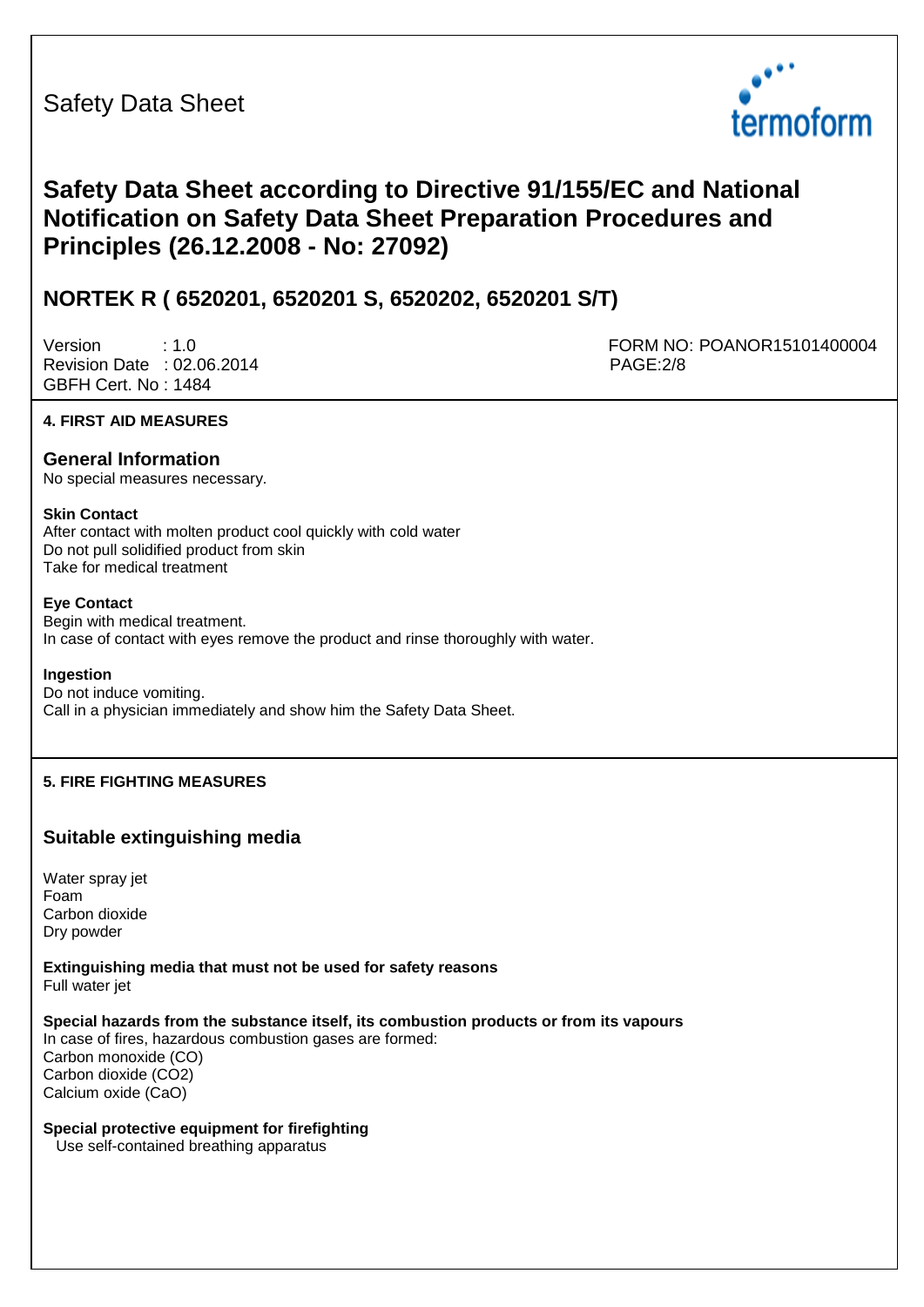

# **Safety Data Sheet according to Directive 91/155/EC and National Notification on Safety Data Sheet Preparation Procedures and Principles (26.12.2008 - No: 27092)**

## **NORTEK R ( 6520201, 6520201 S, 6520202, 6520201 S/T)**

Revision Date : 02.06.2014 **PAGE:3/8** GBFH Cert. No : 1484

Version : 1.0 FORM NO: POANOR15101400004

## **6. ACCIDENTAL RELEASE MEASURES**

## **Personal Precautions**

See: Exposure controls and personal protection. High risk of slipping if leaked/spilled product is not cleaned up.

## **Environmental Precautions**

Do not allow to enter drains or waterways

### **Methods for cleaning up/taking up**

Spillage should be swept up immediately. Pick up mechanically.

## **Additional Information**

Information regarding personal protective measures see, chapter 8. .

## **7**. **HANDLING AND STORAGE**

#### **Advice on safe handling**

Ensure good general ventilation in the workplace; local exhaust ventilation may be necessary, especially when emptying containers.

## **Advice on protection against fire and explosion**

Take precautions against accumulation of electrostatic charge

#### **Requirements for storage rooms and vessels**

Keep container tightly closed in a cool, well-ventilated place. Protect from moisture. Protect from direct sunlight

## **Advice on storage compatibility**

Not required.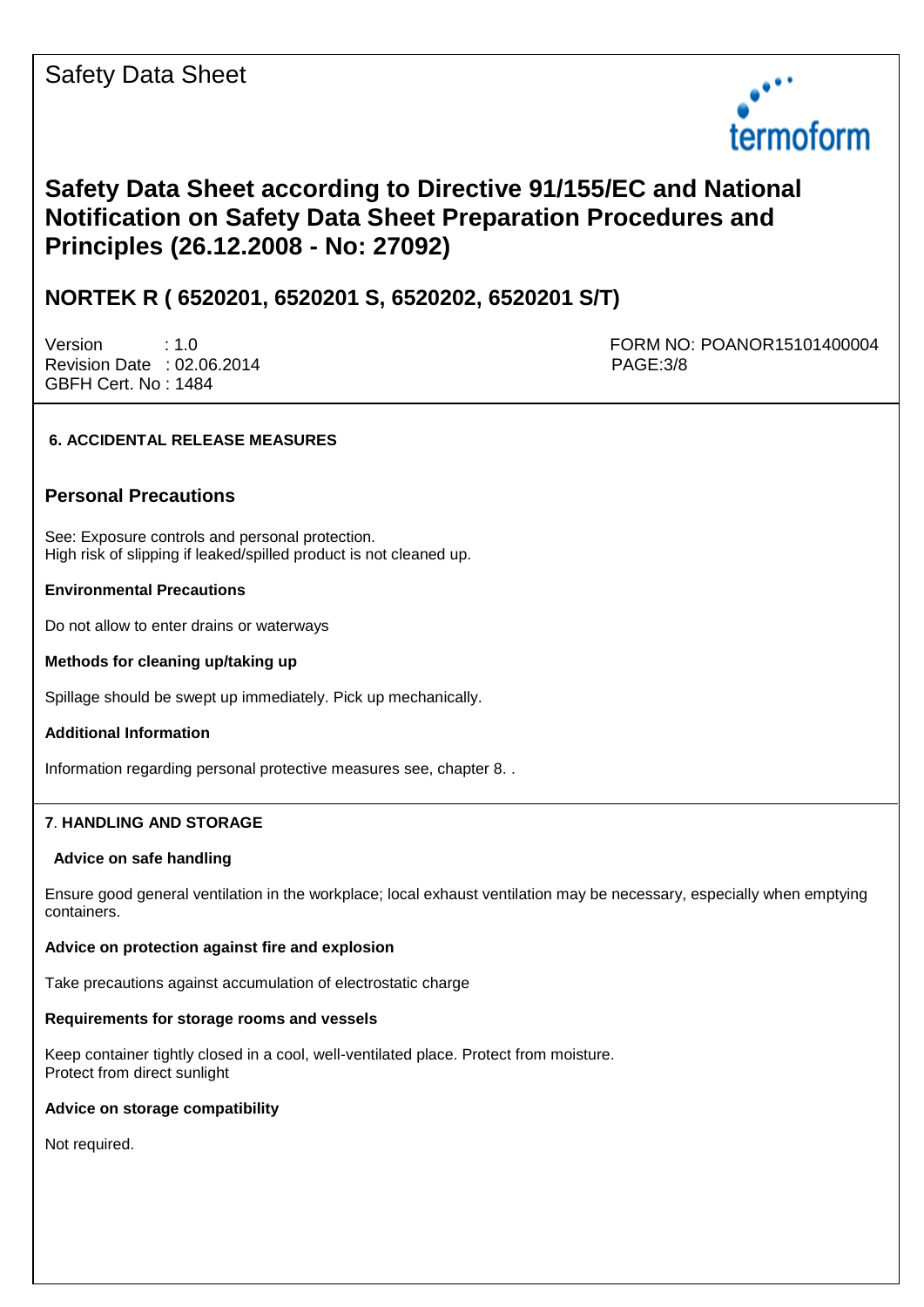

# **Safety Data Sheet according to Directive 91/155/EC and National Notification on Safety Data Sheet Preparation Procedures and Principles (26.12.2008 - No: 27092)**

## **NORTEK R ( 6520201, 6520201 S, 6520202, 6520201 S/T)**

Revision Date : 02.06.2014 **PAGE:4/8** GBFH Cert. No : 1484

Version : 1.0 FORM NO: POANOR15101400004

## **8 . EXPOSURE CONTROLS / PERSONAL PROTECTION**

#### **General protective measures**

Observe precautions disposal of Directive 89/686/EEC and following amendments regarding individual protection equipment for handling materials in the chemistry industry.

#### **Hygiene measures**

The usual Industrial Hygiene precautions must be taken during work, in particular: do not drink, eat or smoke during the handling of the product and clean hands and face during work intervals and after work.

#### **Respiratory protection**

In case of insufficient exhaust ventilation or prolonged exposure use respiratory protection equipment according to EECdirective 89/686

#### **Hand protection**

Leather gloves Nitrile rubber gloves. Minimum thickness (glove): valid statement not possible. Minimum breakthrough time (glove): valid statement not possible.

These types of protective gloves are offered by various manufacturers. Please note the manufacturers´ detailed statements, especially about the minimum thickness and the minimum breakthrough time. Consider also the particular working conditions under which the gloves are being used.

#### **Eye protection**

Safety glasses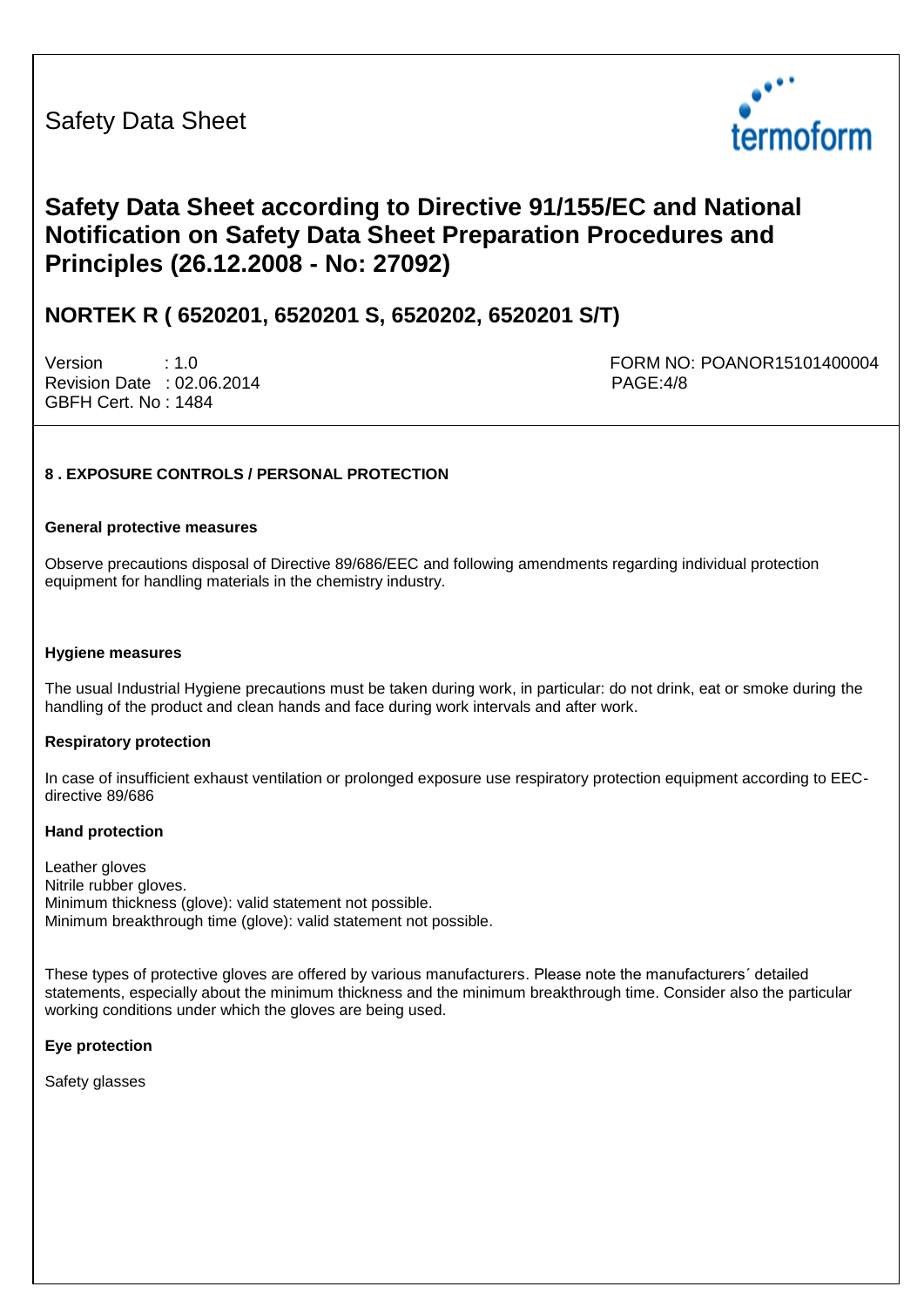

## **Safety Data Sheet according to Directive 91/155/EC and National Notification on Safety Data Sheet Preparation Procedures and Principles (26.12.2008 - No: 27092)**

## **NORTEK R ( 6520201, 6520201 S, 6520202, 6520201 S/T)**

Revision Date : 02.06.2014 **PAGE:5/8** GBFH Cert. No : 1484

Version : 1.0 FORM NO: POANOR15101400004

## **9. PHYSICAL AND CHEMICAL PROPERTIES**

**Form :** Granules

**Colour :** characteristic

**Odour :** characteristic

**Melting point :** > 120 °C

**Boiling point :** not applicable

**Flash point :** Not applicable

**Self-ignition temperature :** Not applicable

**Vapour pressure :** Not applicable

**Density :** 1,72 – 1,93 g/cm3

**Solubility in water : insoluble** 

**pH value : Not applicable** 

**Octanol/water partition coefficient (log Pow) :** Not applicable

**Viscosity (dynamic) : Not applicable** 

**Thermal conductivity :** not determined

**Specific resistance / electrical conductivity : not determined** 

**Further information :** 

Explosion hazard: Not an explosion hazard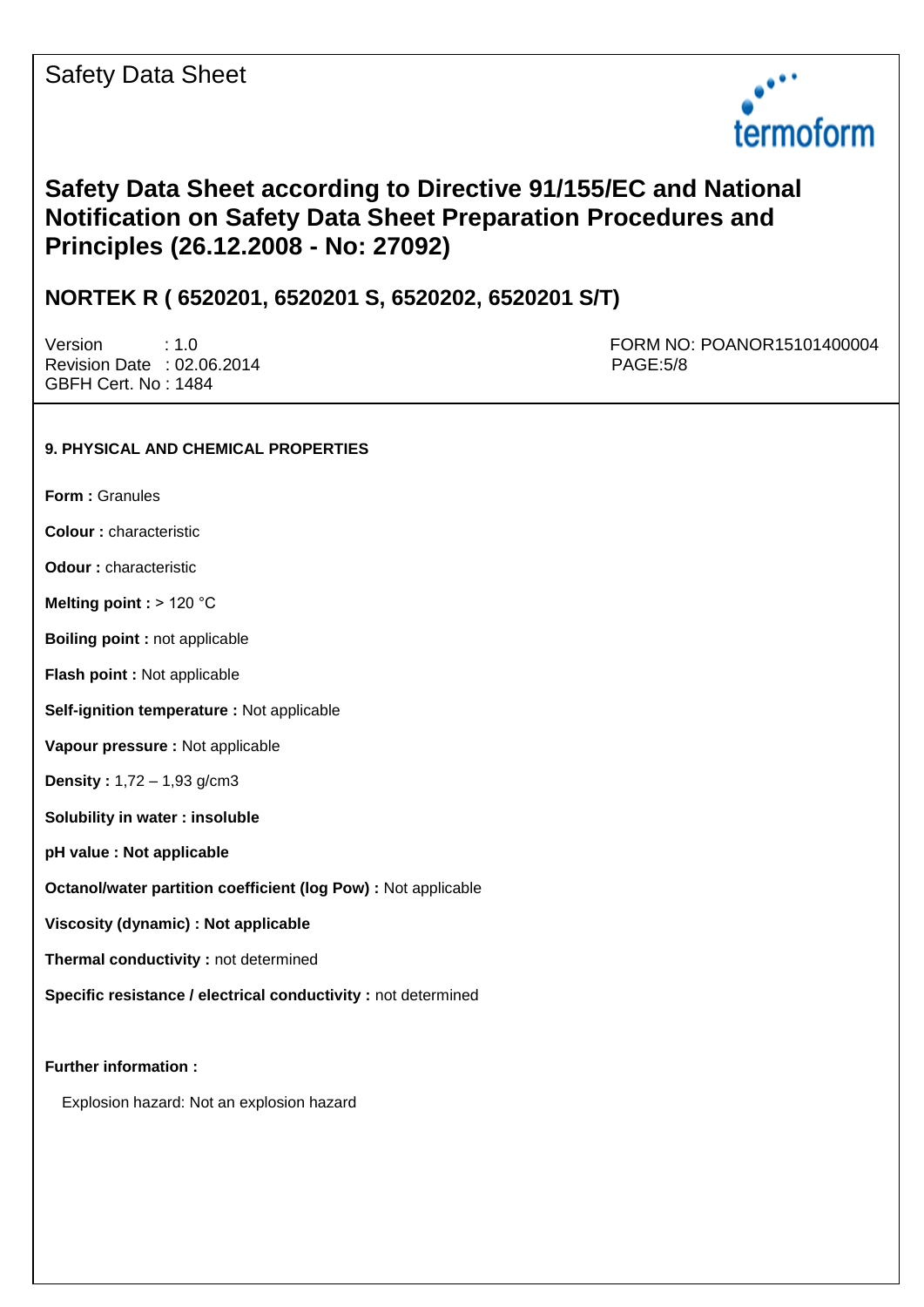

# **Safety Data Sheet according to Directive 91/155/EC and National Notification on Safety Data Sheet Preparation Procedures and Principles (26.12.2008 - No: 27092)**

## **NORTEK R ( 6520201, 6520201 S, 6520202, 6520201 S/T)**

Revision Date : 02.06.2014 **PAGE:6/8** GBFH Cert. No : 1484

Version : 1.0 FORM NO: POANOR15101400004

## **10. STABILITY AND REACTIVITY**

**Thermal decomposition :** See Technical Data Sheet

**Hazardous reactions** 

No hazardous reactions when stored and handled according to prescribed instructions.

## **Hazardous decomposition products**

No decomposition if used as intended.

**Conditions to avoid** 

Temperatures exceeding thermal stability of the masterbatch. Electrostatic charges.

**Materials to avoid** 

Not know

## **11. TOXICOLOGICAL INFORMATION**

## **Acute oral toxicity : LD50 > 2.000 mg/kg (rat)**

The product has not been tested. The information is derived from the properties of the individual components.

**Irritant effect on skin : non-irritant** 

**Irritant effect on eyes : non-irritant** 

**Sensitization :** non-sensitizing

## **Remarks**

Determined on raw material components in accordance with Directive 1999/45/EC.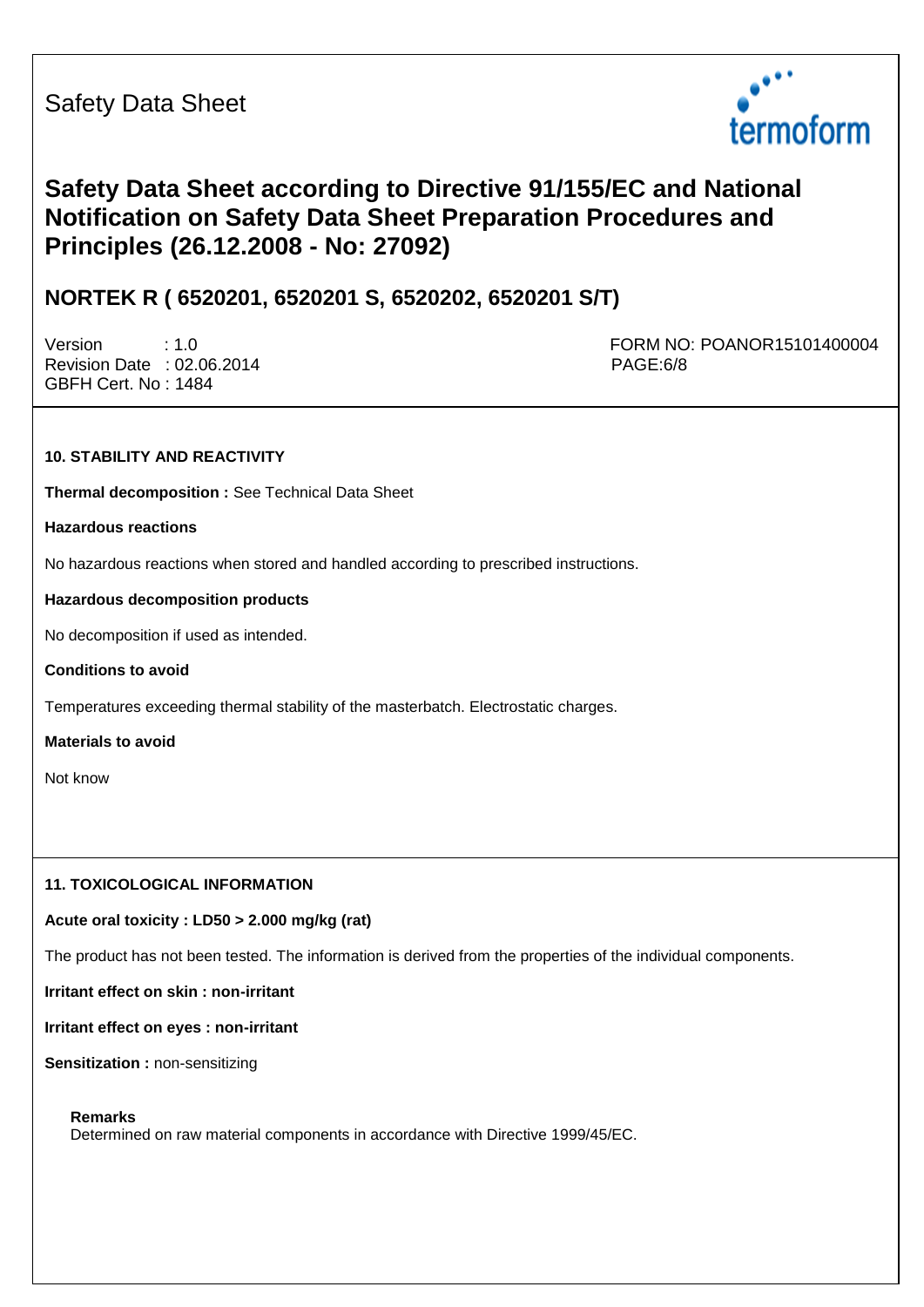

# **Safety Data Sheet according to Directive 91/155/EC and National Notification on Safety Data Sheet Preparation Procedures and Principles (26.12.2008 - No: 27092)**

## **NORTEK R ( 6520201, 6520201 S, 6520202, 6520201 S/T)**

Revision Date : 02.06.2014 PAGE:7/8 GBFH Cert. No : 1484

Version : 1.0 FORM NO: POANOR15101400004

## **12. ECOLOGICAL INFORMATION**

 **Physico-chemical eliminability :**  The product can be separated out mechanically.

#### **Remarks**

Do not allow to enter ground water, waterways or waste water.

#### **13. DISPOSAL CONSIDERATIONS Product**

 Residual chemical should be subjected to waste management, using an approved waste disposal contractor, in compliance with EC regulations 91/156/EEC; 91/689/EEC; 94/62/EC and subsequent amendments

## **Uncleaned packaging**

 Contaminated packaging material should be treated equivalent to residual chemicals. Clean packaging material should be subjected to waste management schemes (recovery recycling, reuse) according to local legislation.

#### **14. TRANSPORT INFORMATION**

- **ADR** not restricted
- **ADNR** not restricted
- **RID** not restricted
- **IATA** not restricted
- **IMDG** not restricted

## **Transport in bulk according to Annex II of MARPOL73/78 and the IBC Code**

No transport as bulk according IBC - Code.